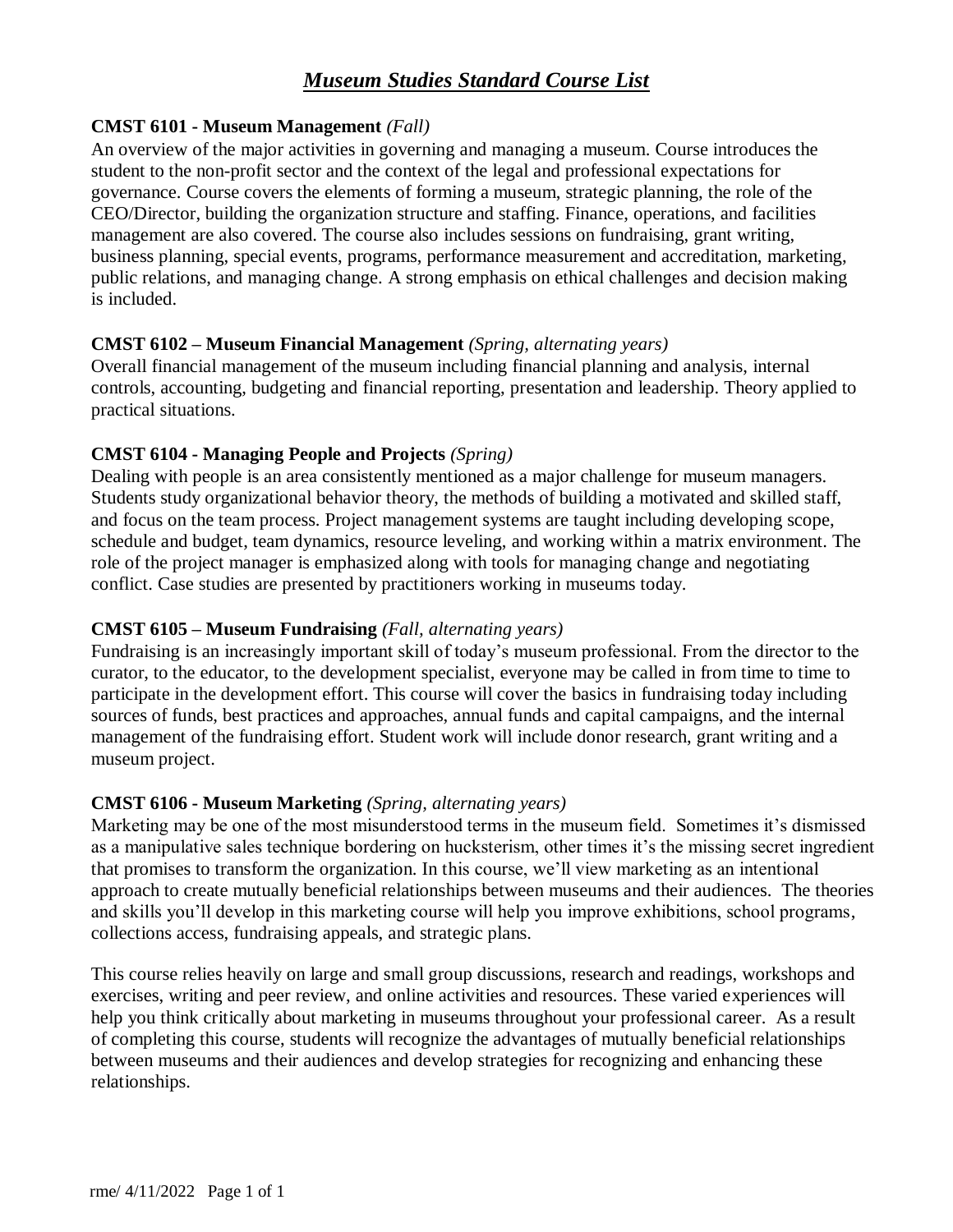#### **CMST 6107 – Museum Ethics and Values** *(Fall, Spring)*

Ethical questions museums face in practical, political, and institutional contexts, including governance and funding, collecting and preservation, exhibiting culture, and education and public programs. Students will analyze and evaluate current professional standards for museum ethics; research and analyze current and emerging ethical issues in museums; trace major movements in the development of museum ethics and values in the United States; evaluate important museum theorists in the area of ethics; think and write critically about museum ethics; and discuss and analyze theoretical critique that might inform – and improve -- future practice.

## **CMST 6109 – Museum Governance** *(Fall, alternating years)*

Good governance with an informed diverse board and an effective board-staff partnership are central to the success of every museum. As a basic component of the museum professional's experience, everyone from the director, to the curator, to the educator, to the collections manager, to museum management, will have the responsibility of working with members of the board through special projects, their museum departments and trustee committees. To ensure the success of these experiences, strong working relationships between board and staff and an understanding of respective roles and responsibilities will be essential. This course will cover the role and responsibilities of the board and the elements of a successful staff-board partnership. Case studies from the museum community and guest speakers will exemplify these topics.

#### **CMST 6201 – Introduction to Collections Management** *(Fall)*

This class will serve as an introduction to creating, controlling, and protecting collections. We will look at the fundamentals of collections care (collections plans and policies, accessions, deaccessioning, loans, access, and the physical protection of museum objects) as well as legal and ethical issues related to collecting and collections management. Because guidelines to best practices run up against contingencies 'on the ground,' case studies will introduce students to challenges encountered in museum practice.

## **CMST 6202 - Collections Management: Practical Applications** *(Spring)* pre-requisite: CMST 6201

This class focuses on the implementation of collections policies and procedures: establishing and managing collections, management procedures and systems, documentation of collections, records preservation, collections access and storage, handling, packing and shipping, and inventory control. This is the second-semester, applied class for 6201. **MSTD 6201 Introduction to Collections Management is required for this class.**

#### **CMST 6203 – Preventive Conservation Concepts** *(Fall)*

Examines the role of preventive conservation in museums by introducing materials commonly found in collections, the causes of their deterioration and the resources available to identify and mitigate collection risks. Students will learn how to handle objects, how to record object conditions in written and photographic formats, how to choose a conservator, how to test materials for use with museum collections, how to perform a qualitative assessment, and to understand the ethics that govern conservation. (Cross-listed with Departments of Anthropology and Fine Art).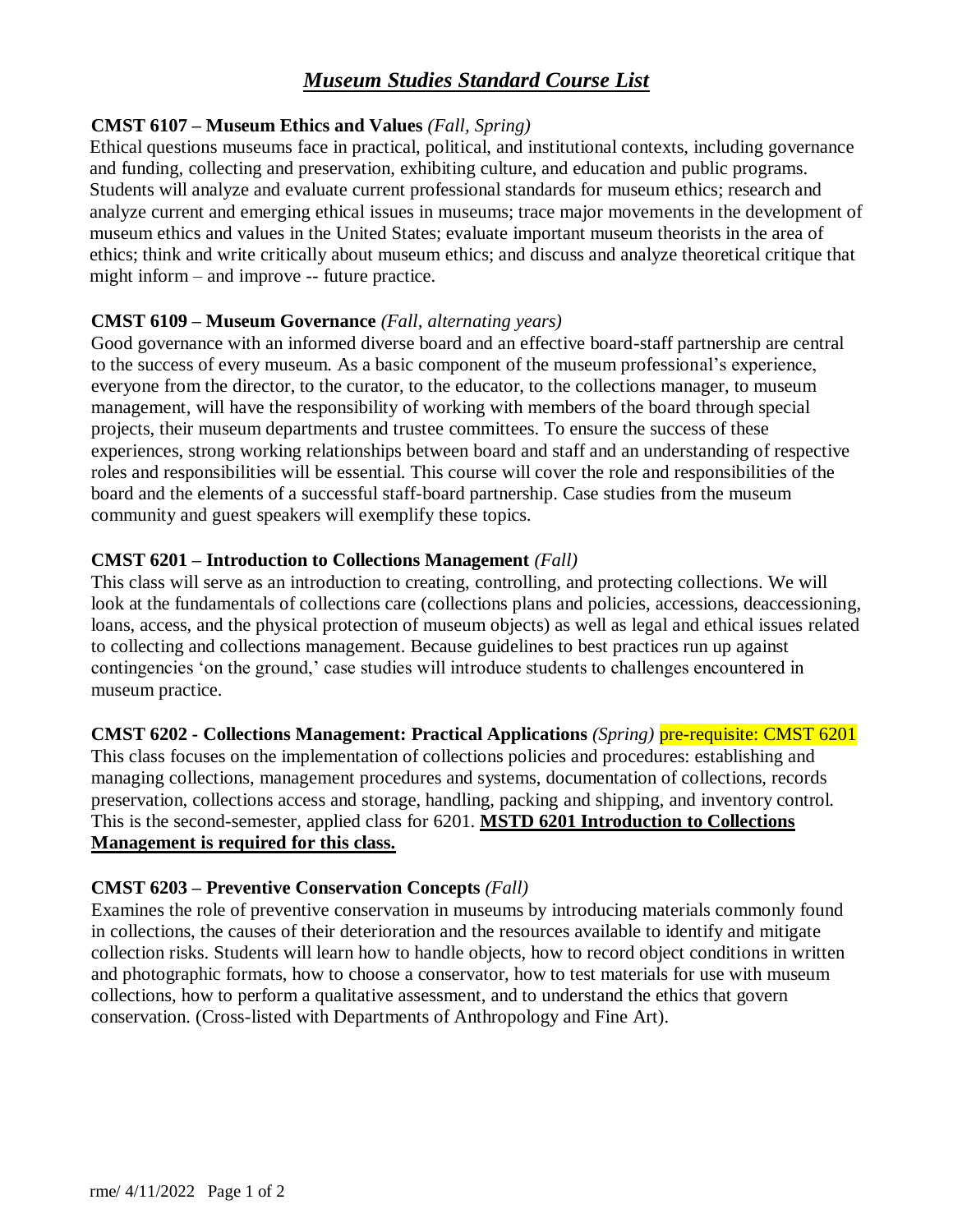# **CMST 6204 - Preventive Conservation Techniques** *(Spring)* pre-requisite: CMST 6203

Builds upon topics introduced in the Preventive Conservation Concepts course with emphasis placed on practical exercises and ethical issues. Students will learn how to evaluate and monitor collections, how to prepare a grant for collections care, and how to develop and implement policies and procedures to facilitate collections care. MSTD 6203(or its cross-listed equivalent in Fine Arts/Anthropology) is required for this class.

# **CMST 6205 – Archival Practice** *(Fall)*

This course introduces museum professionals to the core ideas and practices of archivists and archival institutions. It establishes a foundation of knowledge about archival materials (their nature and uses); professional principles and practices in the management of archival materials (archival theory and functions); archival institutions (purposes, placement, operations); and the archives profession (values, organizations). It will illuminate differences and commonalities in professional values and methods of archives and museums. Students will become familiar with doing research in archives.

# **CMST 6206 - Digitization & Digital Asset Management** *(Spring)*

This course is designed for museum professionals who expect to manage digital assets, projects, or programs involving digitization and access. It examines current methods in the creation and dissemination of digital surrogates, associated metadata, and digital descriptive records of museum collections. By exploring the workflows and guidelines necessary to implement a successful digitization project, this course examines the aspects of maintaining and managing digital assets. Aspects of technical creation and guidelines will be addressed; digital asset management, metadata creation and use, as well as long-term preservation and access of those assets will be discussed.

## **CMST 6301 – Museum Exhibitions, Curatorial Practice and Planning** *(Fall)*

The class focuses on the work of curators in the selection, display and interpretation of objects for collections and in exhibitions. Sessions emphasize ethics and collecting, exhibit conceptualization and development, working with the community, the production of meaning, and the politics of exhibiting.

## **CMST6302 - Museum Exhibition Design** *(Spring)*

Participants will focus on translating museum exhibition concepts into specific plans, models, and specification documents in this introductory class. Different computer design and graphic programs are introduced.

## **CMST 6304 – Exhibition Development and Scriptwriting** *(Spring)* pre-requisite: CMST 6301

Class emphasizes exhibition content and includes sessions on evaluation, team work, audience engagement, learning styles, budgeting, exhibition layering, language and best practices. Students follow an idea from conceptualization through organization to scripting---with extensive peer review. Class includes guest speakers.

## **CMST 6305 – Visitor Perspectives – Museum Evaluation in Exhibitions** *(Fall)*

Of the many components involved in exhibition development, incorporating the visitors' voice is often misunderstood, neglected, or under-used. This course will review current learning theory and visitor research related to exhibition development. Emphasis will be placed on how an understanding of the visitor experience informs the various stages of exhibition development, from concept generation, design, interpretation, and installation. Students will then put theory into practice by conducting visitor research on a local exhibition and organizing a public review of that exhibition by area museum professionals.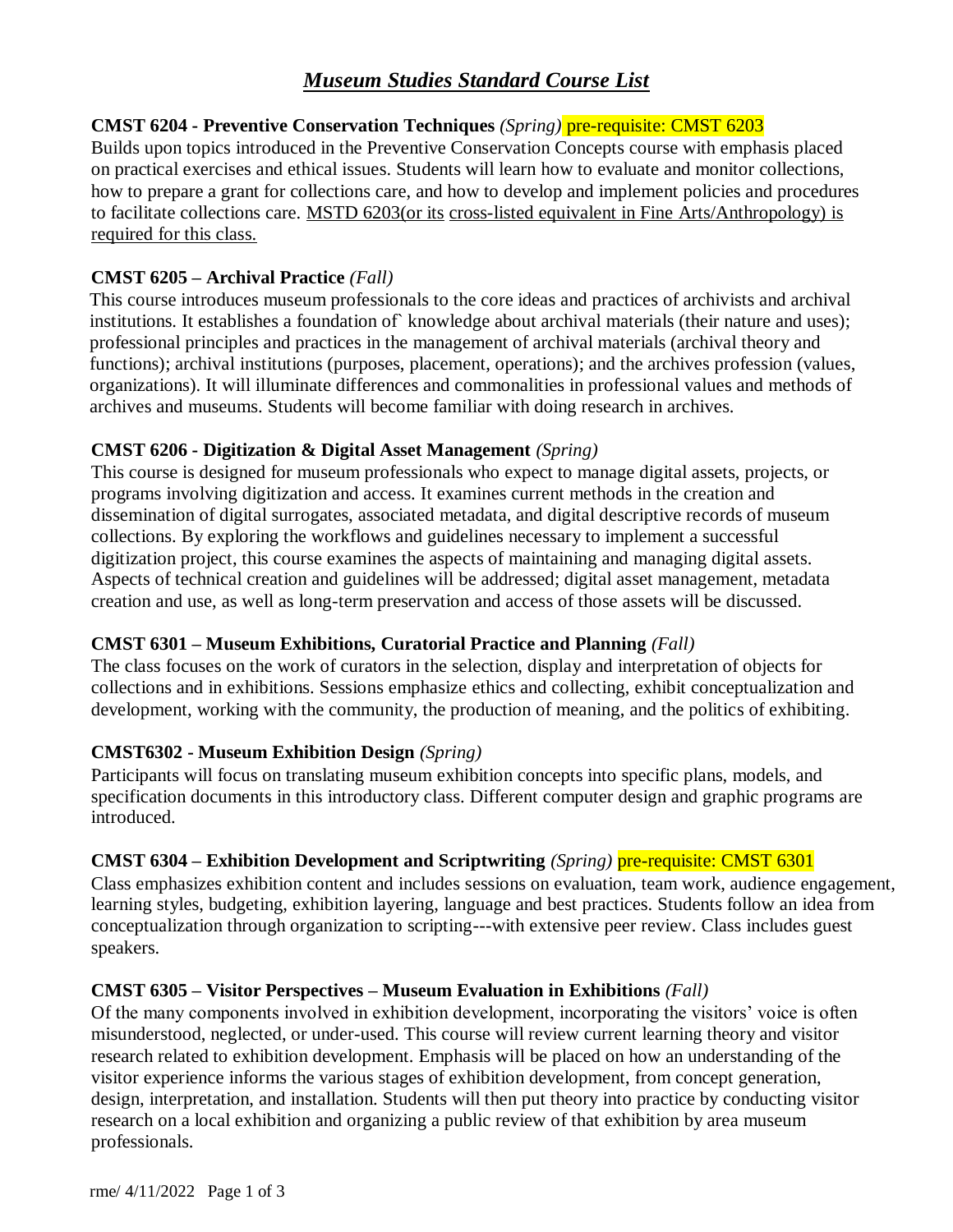## **CMST 6306 – Race, Gender, Sexuality and Museums** *(Spring, alternating years)*

Will explore the role that museums have played in the construction and reification of the categories of race (including whiteness) and gender, and the representation of the lives of women, African Americans, Native Americans, and other cultural minorities. The class will focus on museums in the United States but will include some non-US examples. We will also look at how these represented – and often unrepresented –groups have created opportunities to tell their own stories and exhibit their own cultural productions in museums such as the National Museum of the American Indian and the National Museum of Women in the Arts. Class readings and discussion will cover issues such as identity politics, feminism, essentialism, and the performance of identity in the museum setting.

#### **CMST 6307 – Interpreting Historic Sites and House Museum** *(Fall)*

How has historic house/site interpretation changed in the last two decades? The class explores how these museums use historical documents, objects, and ideas to craft new interpretations with respect to social, political, and cultural life in the past. Class usually partners with a local museum/site for group project.

#### **CMST 6308 – Critical Visitor Experience** *(Fall, alternating years)*

As museums become increasingly visitor-focused, it is critical to understand the multiple factors that affect the whole visitor experience. What is the impact of museum architecture on the museum visit? How does the museum's shop, café, and other non-exhibit spaces inform the visitor experience? In this field-trip based course, students will utilize multiple frameworks through which to explore, observe and critique visitor-facing aspects of museum work. Note: This course will be based at institutions around the DC area. Students will need to travel to different locations depending on the week.

## **CMST 6403 – Museums and Digital Technology** *(Fall)*

In many museums, digital technologies are now a naturalized and expected presence–core to the institutional approaches to problem solving. In the post-digital museum, technology and digital media are not considered as ends in themselves, but rather, as the means that helps the museum meet its mission and goals. Technology is not neutral, however. It has its own histories, both within and outside museums that impact its adoption within the museum. Museums began using digital technologies in the 1960s, and this has affected how museums work and how they define themselves. This course will explore the relationship between museums and digital technology, considering how and why it has been incorporated into practice.

## **CMST 6404 - Museums and Social Media** *(Spring)*

The introduction of Web2.0 or the 'social web' in the mid-2000s led to an influx of new participants in the consumption and creation of digital information. Typified by platforms such as Facebook, Twitter, Instagram, and blogs, the social web focused on user participation as critical in the creation of value. By lowering the technical barriers to entry, the social web made it easier for people outside formal institutions such as the press to create and publish their own work, changing the ways that people communicate and interact with one another, and with organizations and institutions. Museums continue to experiment with how best to engage in this environment to serve their missions and their audiences. In this course, students will utilize multiple online platforms to discern the affordances and complexities of social media for museums. Together, we will consider strategies, tactics, and benchmarks for measuring social media, as well as risk, privacy and publicness, and online identities (professional, personal, and institutional). Students should be prepared to be active participants in an online, multi-platform peer discourse throughout the semester.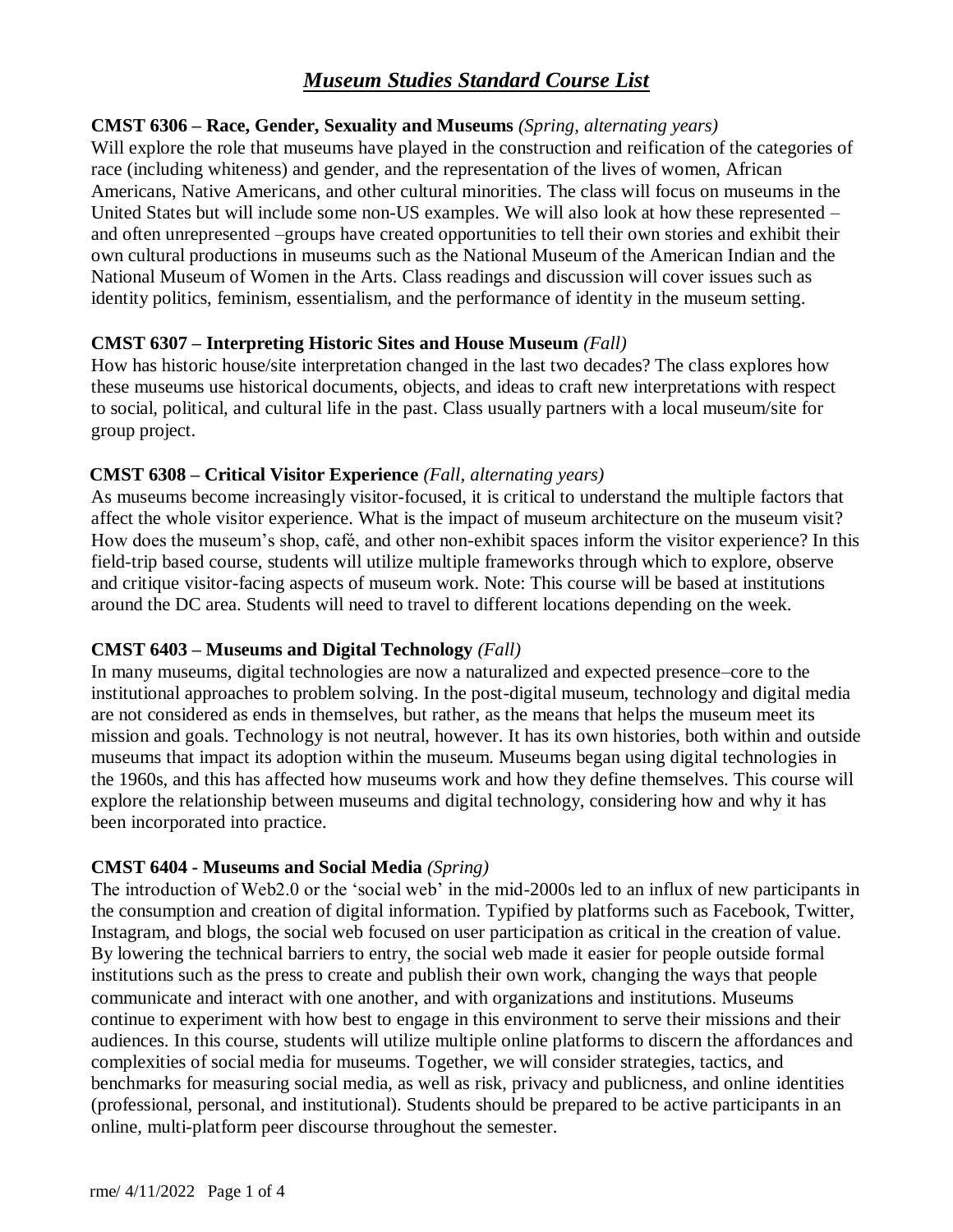## **CMST 6501 - Museum Internship** *(Fall, Spring, Summer)*

Supervised practical training in Washington area museums (or elsewhere). Internships are supervised by one or more members of the sponsoring museum staff and focus on a variety of areas including museum management, conservation, collections management, exhibition design and development. Prior approval required.

# **CMST 6502 - Directed Research** *(Fall, Spring, Summer)*

Individual research on special topics in the museum field working with a MSTD professor or outside museum experts. Topics must be approved in advance by MSTD.

## **CMST 6601 - Special Topics: Museums and Social Justice** *(Spring, alternating years)*

In 2020, museum activists and organized publics are challenging museums to confront their colonial and racist pasts, to acknowledge the continuing effects of those origins in their exhibitions and programming, and to engage programmatically in urgent matters of racial, economic, social, and climate justice. These calls have been made before, but now, emboldened by the resurgence of and broad support for the Black Lives Matter movement, they are stronger, perhaps more integrated (or at least visible), and are meeting with more success. In addition, critics and museum employees are pushing for a reckoning with institutional labor practices and biases regarding hiring, compensation, and protections at the institutional level and in the field as a whole.

In this course, we will engage critically with museum content -- past and present -- designed to challenge the status quo, support social change, reveal and wrestle with past injustices, and attempt reconciliation and reform beyond the walls of the museum. We will look backward and to the present political moment at exhibitions, programming, engagement efforts, commissioned art installations, and other projects to contextualize the demands for a new kind of museum that eschews the pretext of neutrality to act in creative and conscious ways in the pursuit of equity and inclusion, in terms of staff, audiences, and content. For the last five weeks of the semester, we will apply the theoretical critique and historical knowledge we have gained toward the creation of projects that creatively employ the institutional history of GWU to increase awareness, spur dialogue, and perhaps even enact change.

**CMST 6601 - Special Topics: Issues Related to Collections Policy** *(selected Summer semesters)* This class will look in depth at five issues related to collections in which there is currently some debate or question as to "best practice": deaccessioning; repatriation and restitution; provenance research; storage for culturally sensitive collections; and collections access. Each week will be devoted to one topic, with one class spent discussing readings on the issue, and one class in conversation with a professional in the field. Students will be required to write 4 short papers (one per week) reviewing the assigned readings, and one longer paper on the issue of her choice based on a case study.

## **CMST 6601 - Special Topics: Museums as Learning Institutions** *(selected Fall semesters)*

Taking a broad, interdisciplinary view, this course will explore the role of learning in museums. We will investigate a variety of ways that museums approach and plan for learning; why learning matters; and how museum departments can work together to support learning. Current research in neuroscience, generational characteristics, and business will be included. The course will be practical and experiential, integrating and modeling best practices in museum education throughout.